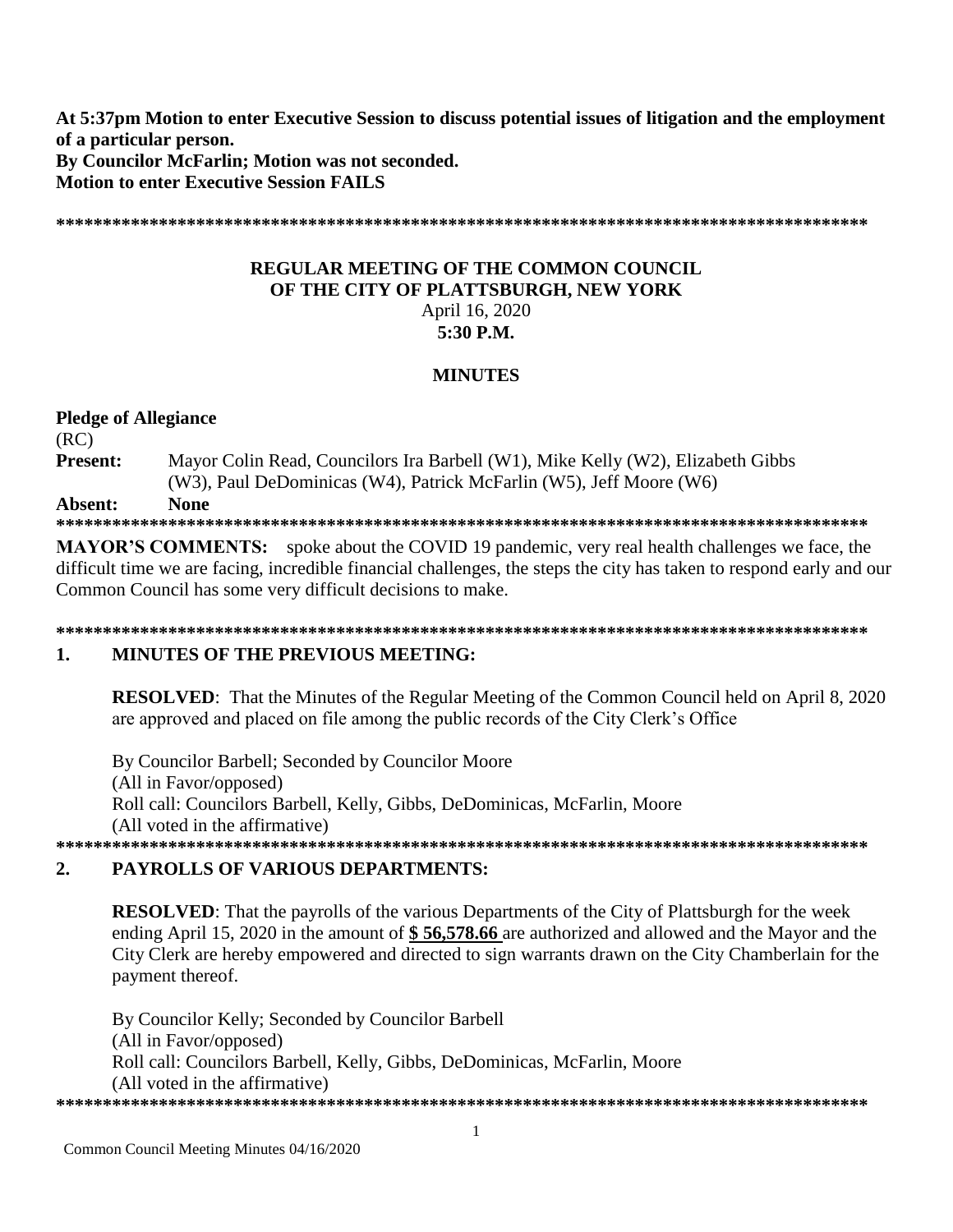#### $\overline{3}$ . **REPORTS OF CITY OFFICES & COMMITTEE REPORTS:**

- Report of Fire and Ambulance Responses for March 18 April 14, 2020
- Report from the Building Inspector's office for the week of April 8-14, 2020
- Minutes from the City Infrastructure Committee meeting held on April 8, 2020
- Reports from the Police Department dated April 13, 2020

# **COUNCILOR/DEPARTMENT CHAIR COMMITTEE REPORTS:**

Governance, Strategy, and City Operations- Chair Councilor Barbell mentioned updates on **Climate Smart Communities grant.** 

**City Infrastructure** – Chair Councilor Moore indicated no updates.

Finance and Budget – Chair Councilor Kelly met tonight indicated no further updates.

Public Safety - Chair Councilor Gibbs indicated nothing to report. Public Safety Committee next week would like to meet with Chiefs before that.

**Plattsburgh Public Library** – Chair Councilor DeDominicas indicated no updates.

**MLD - MLD Board President Councilor McFarlin indicated no updates.** 

**RESOLVED:** That the reports as listed are hereby ordered received and any written reports are placed on file among the public records of the City Clerk's Office.

By Councilor DeDominicas; Seconded by Councilor Barbell (All in Favor/opposed) Roll call: Councilors Barbell, Kelly, Gibbs, DeDominicas, McFarlin, Moore (All voted in the affirmative) 

#### $\overline{4}$ . **CORRESPONDENCE OR RECOMMENDATIONS FROM BOARDS: None**

#### 5. **AUDIT OF CLAIMS:**

**RESOLVED:** That the bills Audited by the Common Council for the week ending April 17, 2020 in the amount of \$546,903.88 are authorized and allowed and the Mayor and City Clerk are hereby authorized and directed to sign warrants drawn on the City Chamberlain for the payment thereof.

By Councilor Kelly; Seconded by Councilor Moore (All in Favor/opposed) Roll call: Councilors Barbell, Kelly, Gibbs, DeDominicas, McFarlin, Moore (All voted in the affirmative) 

#### 6. PERSONS ADDRESSING COUNCIL ON AGENDA ITEMS ONLY: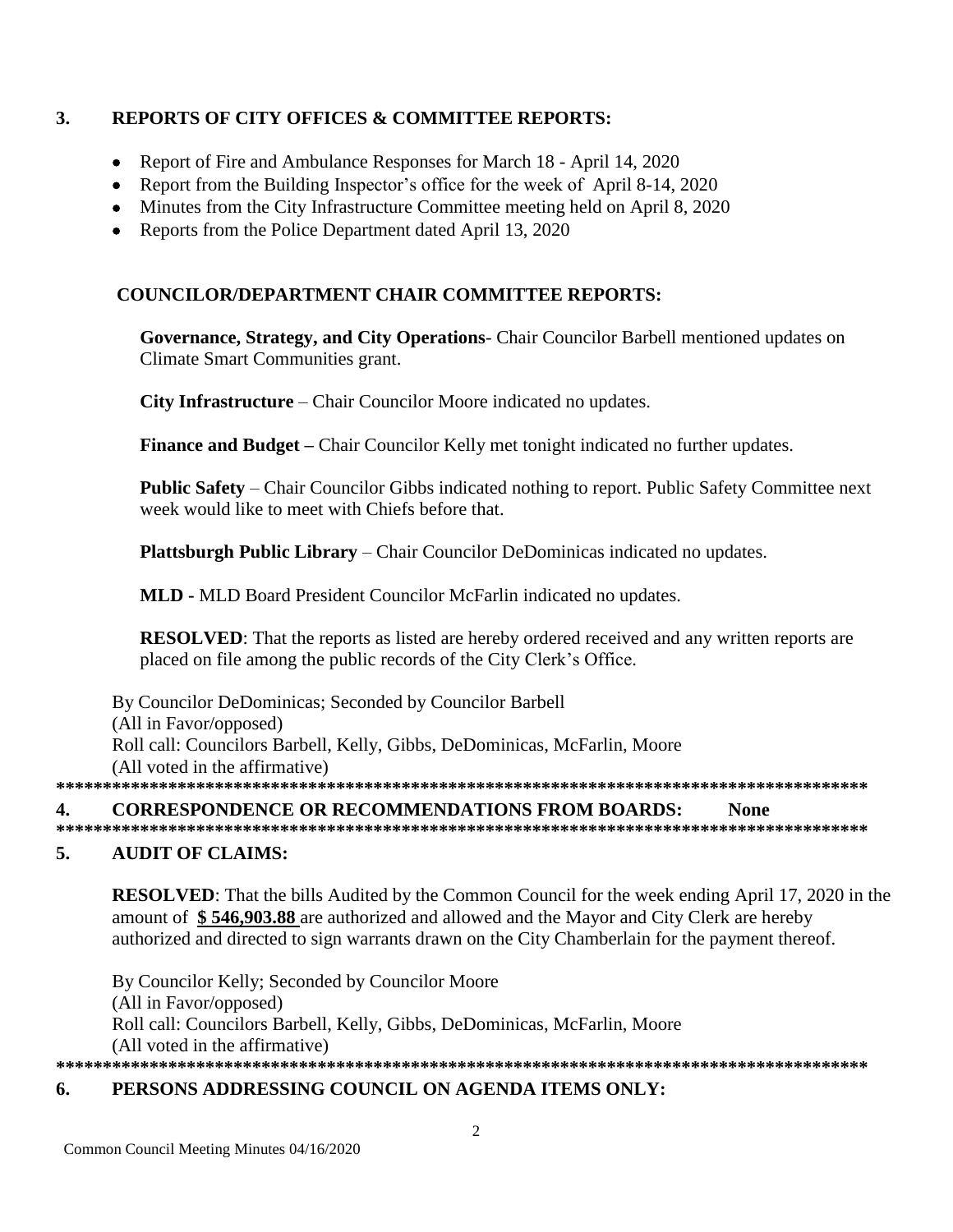No one addressed the Council in person, in writing or by utilizing the "Youtube" chat feature on the City of Plattsburgh meeting livestream Link: https://www.youtube.com/channel/UC7H36PiuYNJJkZpczbLvCbw/

#### 7. **OTHER ITEMS:**

### Items 7A, 7B and 7C added during Finance and Budget Committee held at 4:30pm, April 16, 2020:

A. RESOLVED: In accordance with the request therefore the Common Council approves request from the City Chamberlain to amend the 2020 General Fund Budget by \$3,043,734.00 in reduced estimated revenues and increased appropriations for the projected financial impact of the Coronavirus lockdown, which will increase the General Fund appropriated fund balance by \$3,043,734.00.

By Councilor Kelly; Seconded by Councilor Barbell

Discussion: Yes

### **Motion to Table**

By Councilor McFarlin; Seconded by Councilor DeDominicas Roll call: Councilors Barbell, Kelly, Gibbs, DeDominicas, McFarlin, Moore (Councilors Barbell, Kelly and Moore voted in the negative. Councilors Gibbs, DeDominicas and McFarlin voted in the affirmative. Mayor Read broke tie in the negative) **Motion to Table FAILS** 

Discussion: continues

Roll call: Councilors Barbell, Kelly, Gibbs, DeDominicas, McFarlin, Moore (All voted in the affirmative) **ACTION TAKEN:** Adopted Follow up Action: None 

**B. RESOLVED:** In accordance with the request therefore the Common Council approves request from the City Chamberlain to amend the 2020 budgets for the Rec Complex Fund, the Parking Fund, the Water Fund, The Sewer Fund, the Library Fund and the MLD Fund by a combined \$618,949.00 in reduced estimated revenues and increased appropriations for the projected financial impact of the Coronavirus lockdown, which will increase these funds appropriated fund balance or surplus by a combined amount of \$618,949.00.

By Councilor Barbell; Seconded by Councilor Kelly

Discussion: Yes

Roll call: Councilors Barbell, Kelly, Gibbs, DeDominicas, McFarlin, Moore (All voted in the affirmative) **ACTION TAKEN: Adopted** Follow up Action: None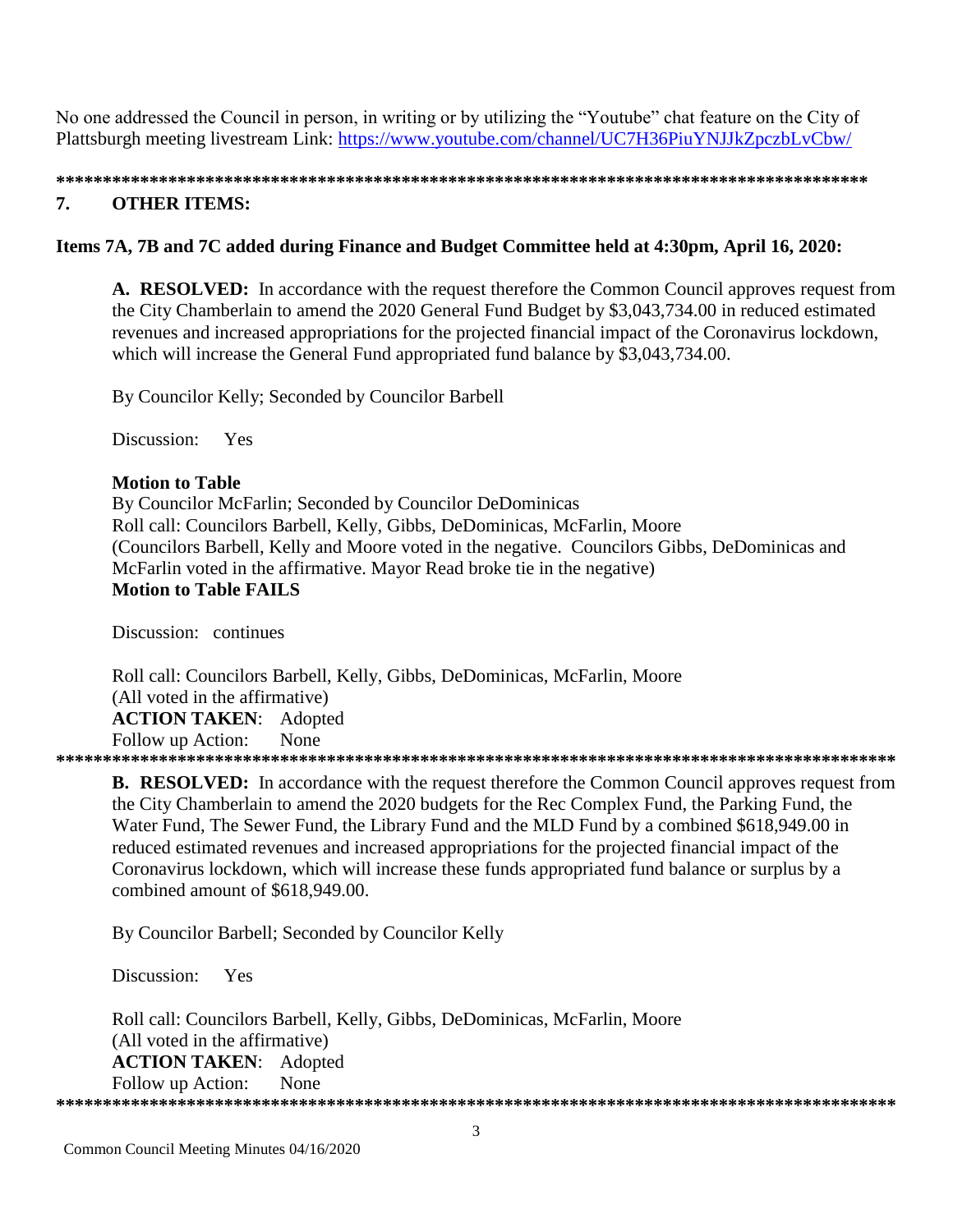**C.** Whereas, the City of Plattsburgh and its surrounding region have been afflicted with the worst global pandemic since the Spanish Flu of 1918 and 1919, and

Whereas, the City of Plattsburgh and its civic government have taken steps to help ensure the safety and health of City employees and citizens,

Whereas, the human costs locally and regionally will be tragic, so too will be the economic costs, and

Whereas, the State has ordered all non-essential workers to stay home, and

Whereas, the City must also ensure it has the resources to compensate its essential workers for the water and sewer, transportation and lighting, clerk and public safety functions, and the infrastructure necessary to maintain them, and

Whereas, the Common Council expects revenue to fall in the areas of sales tax, Aid and Incentives to Municipalities, utility and property taxes, reimbursements, recreation and parking fees, and revenue from various permits, and expenses to rise in the areas of COVID-19 preparation, first responder overtime, pension and health care contributions, bond interest, and employee assistance programs, and

Whereas, the City remains concerned about the financial well-being of all of its residents and must ensure that they are not burdened further, through fees or additional taxation, at this time of financial vulnerability; and

Whereas, initial analysis demonstrates that the City will need to reduce spending in the General Fund by \$3,043,734.00 and in other funds by unspecified amounts; and

Whereas, the Council's 2020 budget will require significant amendments in order to address these mounting financial challenges and the Council requests that the Mayor explore a combination of general fund utilization, re-allocation of available unappropriated revenues, and most pointedly, a reduction of appropriations; and

Whereas, Charter Section C-6-6C describes the process to amend the budget after adoption:

*Reduction of appropriations. If it appears to the Mayor that there is likely to be insufficient revenue or unappropriated funds to pay an appropriation, he or she shall promptly inform the Common Council of the amount of the estimated deficit and recommend a course of action. The Common Council may, by ordinance or resolution, reduce one or more unencumbered appropriations to eliminate such deficit.*

Whereas, the finance committee has had multiple conversations with committee members, liaison chairs, the mayor and department heads, and has produced a list of positions, in no particular order, that we believe reached the budget trimming goals and ensures employees have maximum access to new government stimulus funds.

Now, therefore, be it resolved that the Common Council of the City of Plattsburgh requests that the mayor shall reduce the workforce for an unspecified duration through reductions in hours or full reductions in the following positions: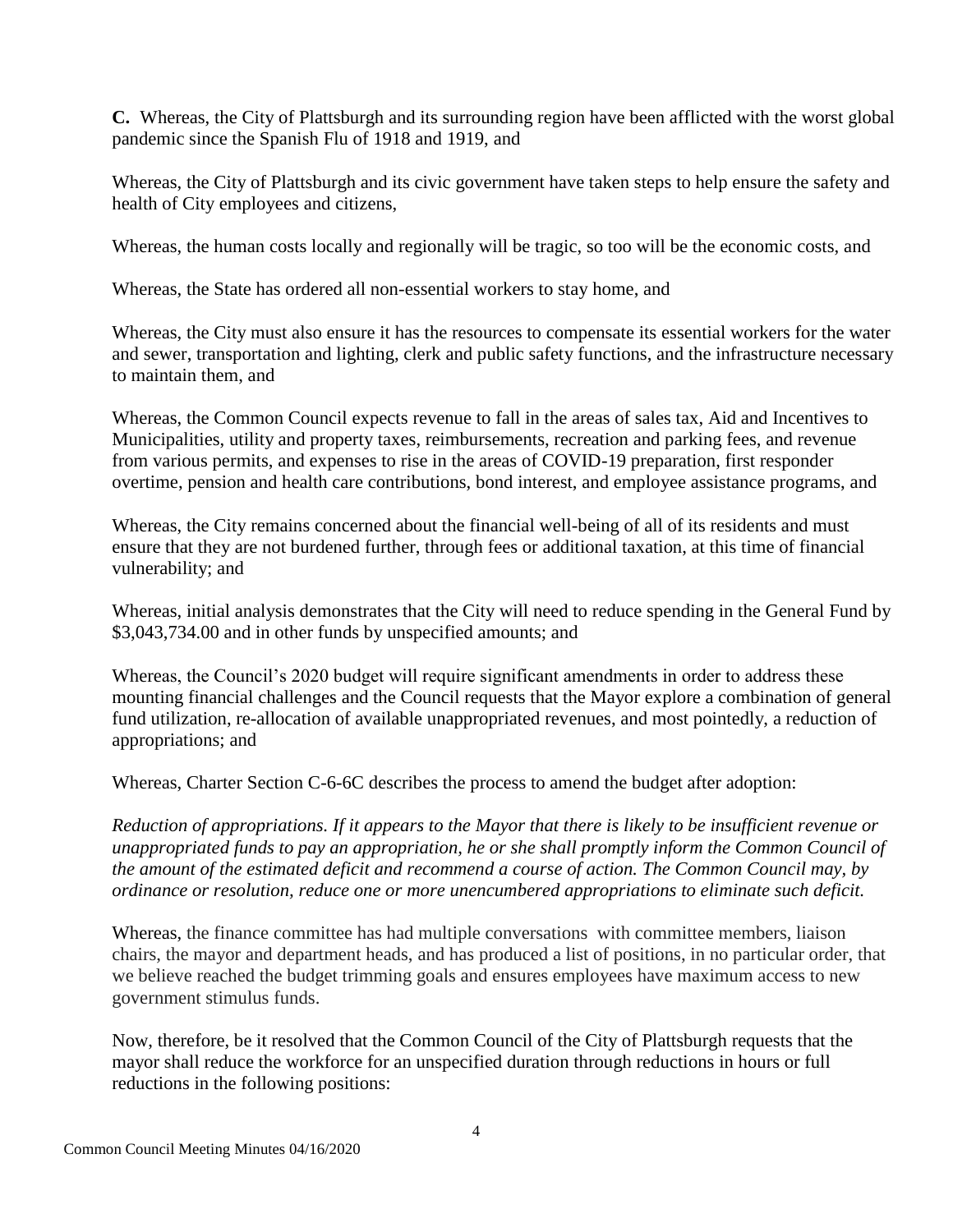| <b>CITY CLERK'S OFFICE</b>              | <b>AFSCME</b>                            | <b>TYPIST</b>                                |
|-----------------------------------------|------------------------------------------|----------------------------------------------|
| <b>CITY CLERK'S OFFICE</b>              | <b>AFSCME</b>                            | TYPIST-HIC                                   |
|                                         |                                          | <b>DIRECTOR COMMUNITY</b>                    |
| <b>COMMUNITY DEVELOPMENT MGMT</b>       | <b>MANAGEMENT</b>                        | <b>DEVELOPMENT</b>                           |
| <b>FINANCE DEPARTMENT</b>               | <b>AFSCME</b>                            | <b>TYPIST</b>                                |
| FINANCE DEPARTMENT                      | <b>AFSCME</b>                            | <b>TYPIST</b>                                |
| <b>MAYOR'S OFFICE</b>                   | <b>MANAGEMENT</b>                        | CEC/Project Coordinator Sharing              |
| <b>MAYOR/ CITY LEGAL</b>                | <b>NON UNION</b>                         | <b>CORPORATION COUNCIL</b>                   |
| <b>MLD</b>                              | <b>IBEW MUN LIGHTING 3 LINE HELPER</b>   |                                              |
| <b>MLD</b>                              | <b>IBEW MUN LIGHTING LINE HELPER</b>     |                                              |
| <b>MLD</b>                              | <b>IBEW MUN LIGHTING LINE HELPER-HIC</b> |                                              |
| <b>MLD</b>                              |                                          | <b>IBEW MUN LIGHTING MLD PLANT ATTENDANT</b> |
| <b>PUBLIC WORKS</b>                     | <b>AFSCME</b>                            | <b>DRAFTSPERSON</b>                          |
| PUBLIC WORKS                            | <b>AFSCME</b>                            | <b>GROUNDSKEEPER-HIC</b>                     |
| <b>PUBLIC WORKS</b>                     | <b>AFSCME</b>                            | <b>LABORER</b>                               |
| <b>PUBLIC WORKS</b>                     | <b>AFSCME</b>                            | <b>LABORER</b>                               |
| <b>PUBLIC WORKS</b>                     | <b>AFSCME</b>                            | <b>LABORER-HIC</b>                           |
| PUBLIC WORKS                            | <b>AFSCME</b>                            | MOTOR EQUIPMENT OPERATOR                     |
| <b>PUBLIC WORKS</b>                     | <b>AFSCME</b>                            | MOTOR EQUIPMENT OPERATOR                     |
| <b>PUBLIC WORKS</b>                     | <b>AFSCME</b>                            | PUBLIC WORK MAINT WORKER I                   |
| <b>PUBLIC WORKS</b>                     | <b>AFSCME</b>                            | PW MAINTENANCE WORKER I                      |
| PUBLIC WORKS                            | <b>AFSCME</b>                            | <b>TEMPORARY LABORER</b>                     |
| <b>PUBLIC WORKS</b>                     | <b>AFSCME</b>                            | WATER METER MAINTAINER-HIC                   |
| WATER FILTRATION -MANAGEMENT MANAGEMENT |                                          | CHIEF WATER TREAT PLANT OPER                 |
| WATER POLLUTION CONTROL                 | <b>AFSCME</b>                            | WASTEWATER TR/PL MAINT WKR I                 |
| WATER POLLUTION CONTROL                 | <b>AFSCME</b>                            | <b>WASTEWATER TR/PL OPERATOR</b>             |
| WATER POLLUTION CONTROL                 | <b>AFSCME</b>                            | <b>WWTP OPERATOR</b>                         |
| WPCP-MANAGEMENT                         | <b>MANAGEMENT</b>                        | <b>WATER RESOURCE CHEMIST</b>                |
| PUBLIC LIBRARY                          | <b>LIBRARY AFSCME</b>                    | <b>CLEANER</b>                               |
| <b>PUBLIC LIBRARY</b>                   | <b>LIBRARY AFSCME</b>                    | <b>LIBRARIAN I</b>                           |
| PUBLIC LIBRARY                          | <b>LIBRARY AFSCME</b>                    | LIBRARIAN II                                 |
| PUBLIC LIBRARY                          | <b>LIBRARY AFSCME</b>                    | <b>LIBRARIAN II</b>                          |
| <b>PUBLIC LIBRARY</b>                   | <b>LIBRARY AFSCME</b>                    | <b>LIBRARY CLERK</b>                         |
| PUBLIC LIBRARY                          | <b>LIBRARY AFSCME</b>                    | <b>LIBRARY CLERK</b>                         |
| <b>PUBLIC LIBRARY</b>                   | <b>LIBRARY AFSCME</b>                    | <b>LIBRARY CLERK</b>                         |
| <b>PUBLIC LIBRARY</b>                   | <b>LIBRARY AFSCME</b>                    | <b>LIBRARY PAGE</b>                          |
| PUBLIC LIBRARY                          | <b>LIBRARY AFSCME</b>                    | <b>LIBRARY PAGE</b>                          |
| PUBLIC LIBRARY                          | <b>LIBRARY AFSCME</b>                    | <b>LIBRARY PAGE</b>                          |
| PUBLIC LIBRARY                          | <b>LIBRARY AFSCME</b>                    | <b>LIBRARY PAGE</b>                          |
| PUBLIC LIBRARY                          | <b>LIBRARY AFSCME</b>                    | PRINCIPAL LIBRARY CLERK-HIC                  |
| <b>PUBLIC LIBRARY</b>                   | <b>LIBRARY AFSCME</b>                    | <b>SENIOR LIBRARY CLERK</b>                  |
| <b>BUILDING INSPECTOR'S OFFICE</b>      | <b>AFSCME</b>                            | <b>SENIOR CLERK</b>                          |
| POL CLER/CRS GRDS/SYSTEM                |                                          |                                              |
| <b>ADMIN</b>                            | <b>AFSCME</b>                            | PARKING ENFORCEMENT OFFICER                  |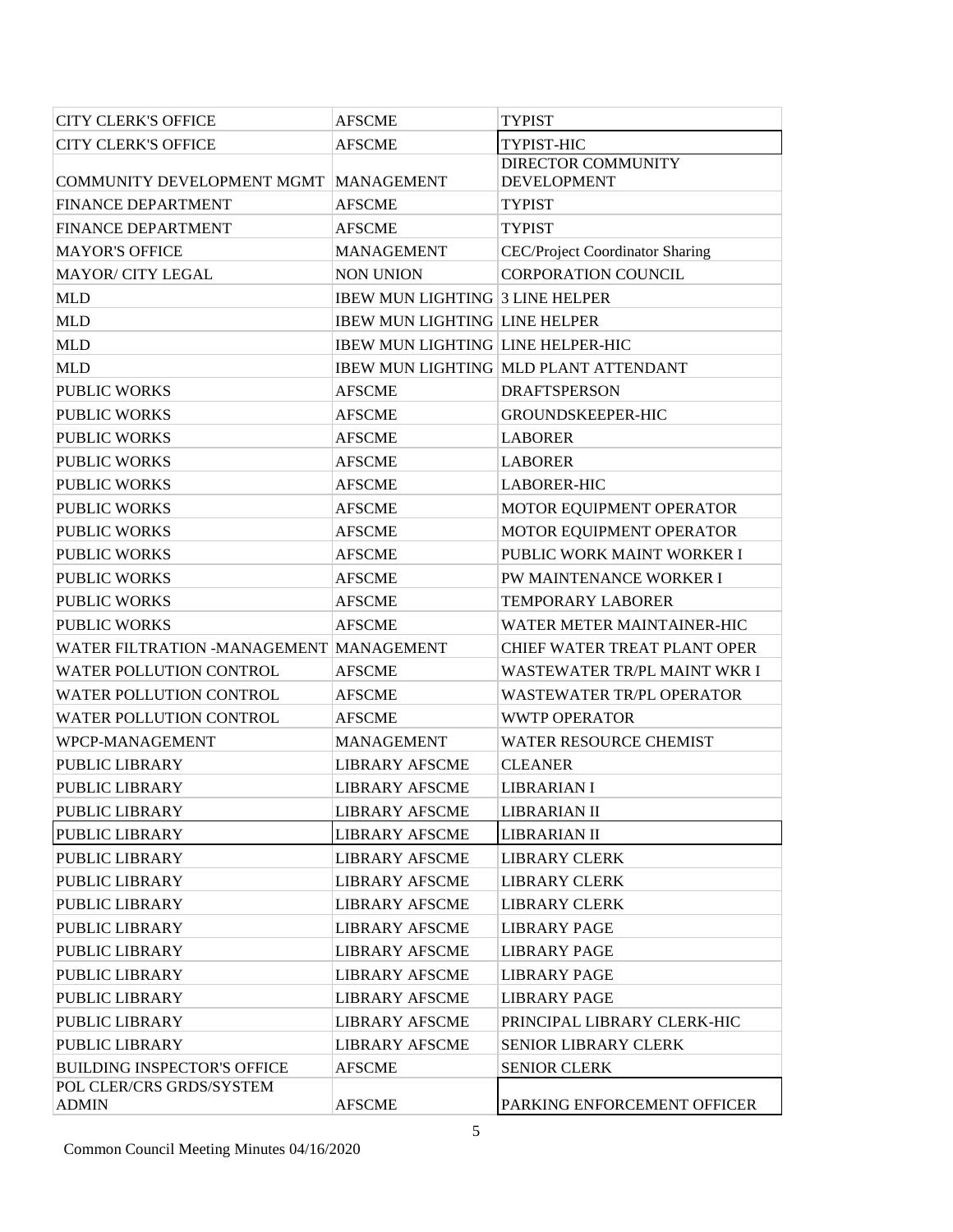| POL CLER/CRS GRDS/SYSTEM  |                   |                               |
|---------------------------|-------------------|-------------------------------|
| <b>ADMIN</b>              | <b>NON UNION</b>  | <b>SCHOOL CROSSING GUARD</b>  |
| POL CLER/CRS GRDS/SYSTEM  |                   |                               |
| <b>ADMIN</b>              | <b>NON UNION</b>  | <b>SCHOOL CROSSING GUARD</b>  |
| POL CLER/CRS GRDS/SYSTEM  |                   |                               |
| <b>ADMIN</b>              | <b>NON UNION</b>  | <b>SCHOOL CROSSING GUARD</b>  |
| POL CLER/CRS GRDS/SYSTEM  |                   |                               |
| <b>ADMIN</b>              | <b>NON UNION</b>  | <b>SCHOOL CROSSING GUARD</b>  |
| POL CLER/CRS GRDS/SYSTEM  |                   |                               |
| <b>ADMIN</b>              | <b>NON UNION</b>  | <b>SCHOOL CROSSING GUARD</b>  |
| POL CLER/CRS GRDS/SYSTEM  |                   |                               |
| <b>ADMIN</b>              | <b>NON UNION</b>  | <b>SCHOOL CROSSING GUARD</b>  |
| POL CLER/CRS GRDS/SYSTEM  |                   |                               |
| <b>ADMIN</b>              | <b>NON UNION</b>  | <b>SCHOOL CROSSING GUARD</b>  |
| POL CLER/CRS GRDS/SYSTEM  |                   |                               |
| <b>ADMIN</b>              | <b>POLICE</b>     | POLICE DISPATCHER-HIC         |
| POL CLER/CRS GRDS/SYSTEM  |                   |                               |
| <b>ADMIN</b>              | <b>POLICE</b>     | POLICE DISPATCHER-HIC         |
| POL CLER/CRS GRDS/SYSTEM  |                   |                               |
| <b>ADMIN</b>              | <b>POLICE</b>     | POLICE DISPATCHER-HIC         |
| POL CLER/CRS GRDS/SYSTEM  |                   |                               |
| <b>ADMIN</b>              | <b>POLICE</b>     | POLICE DISPATCHER-HIC         |
| <b>RECREATION COMPLEX</b> | <b>AFSCME</b>     | <b>LABORER</b>                |
| <b>RECREATION COMPLEX</b> | <b>AFSCME</b>     | <b>LABORER</b>                |
| <b>RECREATION COMPLEX</b> | <b>AFSCME</b>     | <b>LABORER</b>                |
| <b>RECREATION COMPLEX</b> | <b>AFSCME</b>     | <b>RECREATION LEADER</b>      |
|                           |                   | <b>RECREATION MAINTENANCE</b> |
| <b>RECREATION COMPLEX</b> | <b>AFSCME</b>     | <b>WORKER</b>                 |
|                           |                   | <b>RECREATION PROGRAM</b>     |
| <b>RECREATION COMPLEX</b> | <b>AFSCME</b>     | <b>COORDINATOR</b>            |
| <b>RECREATION COMPLEX</b> | <b>AFSCME</b>     | <b>TYPIST</b>                 |
| RECREATION-MANAGEMENT     | <b>MANAGEMENT</b> | RECREATION FITNESS CTR SPVR   |

By Councilor Barbell; Seconded by Councilor Kelly

Discussion: Yes

 Roll call: Councilors Barbell, Kelly, Gibbs, DeDominicas, McFarlin, Moore (Councilors Barbell, Kelly, Gibbs, DeDominicas and Moore voted in the affirmative. Councilor McFarlin voted in the negative)

**ACTION TAKEN**: Adopted

Follow up Action: None **\*\*\*\*\*\*\*\*\*\*\*\*\*\*\*\*\*\*\*\*\*\*\*\*\*\*\*\*\*\*\*\*\*\*\*\*\*\*\*\*\*\*\*\*\*\*\*\*\*\*\*\*\*\*\*\*\*\*\*\*\*\*\*\*\*\*\*\*\*\*\*\*\*\*\*\*\*\*\*\*\*\*\*\*\*\*\*\*\*\***

**8. TRAVEL REQUEST: None**

**\*\*\*\*\*\*\*\*\*\*\*\*\*\*\*\*\*\*\*\*\*\*\*\*\*\*\*\*\*\*\*\*\*\*\*\*\*\*\*\*\*\*\*\*\*\*\*\*\*\*\*\*\*\*\*\*\*\*\*\*\*\*\*\*\*\*\*\*\*\*\*\*\*\*\*\*\*\*\*\*\*\*\*\*\*\*\*\*\*\***

**9. RESOLUTIONS FOR INITIAL CONSIDERATION: None**

### **\*\*\*\*\*\*\*\*\*\*\*\*\*\*\*\*\*\*\*\*\*\*\*\*\*\*\*\*\*\*\*\*\*\*\*\*\*\*\*\*\*\*\*\*\*\*\*\*\*\*\*\*\*\*\*\*\*\*\*\*\*\*\*\*\*\*\*\*\*\*\*\*\*\*\*\*\*\*\*\*\*\*\*\*\*\*\*\*\*\***

### **10. NEW BUSINESS AND COUNCILOR REPORTS: None**